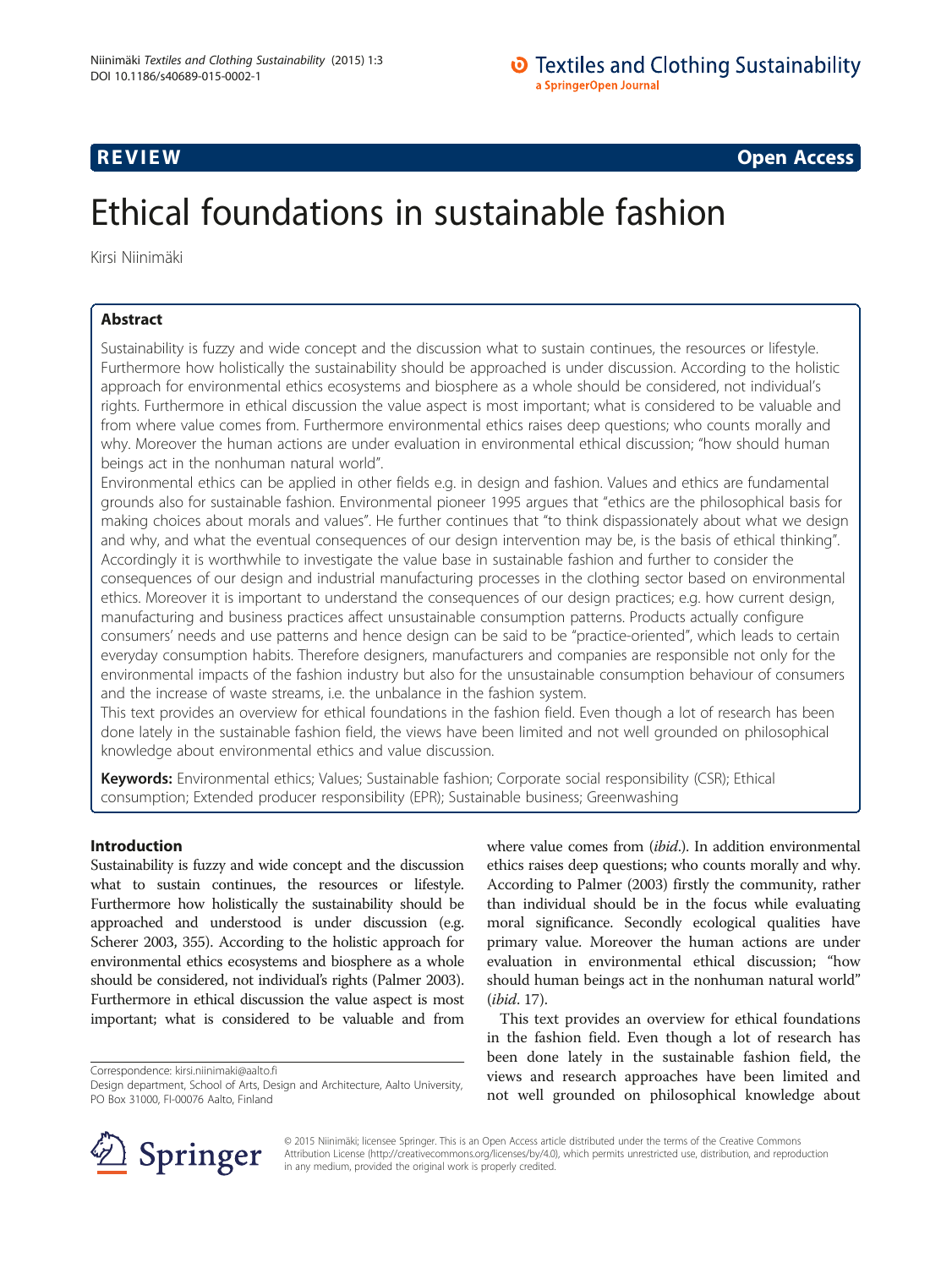environmental ethics and value discussion. Interesting research is emerging mainly in the small niche areas about sustainable fashion, its meaning and connection to use phase and individual consumer's needs and participation (e.g. Fletcher [2008;](#page-9-0) Fletcher and Grose [2012](#page-9-0)), but in fore mentioned the focus has been mainly on a small and design-driven initiatives. This text focuses on the change in the industrial scale.

This text is based on author's earlier writings extended with other experts' views of values in the sustainable fashion field. This knowledge is reflected against environmental ethics. The text starts by reviewing environmental ethics and the current discussion going on in the sustainable fashion field. Thereafter new business thinking in the context of sustainability, innovation for sustainable business, future oriented thinking, collaboration with the customer, CSR, EPR, animal ethics and ethical luxury is presented. Moreover the text discusses about greenwashing and ethical consumption. The text ends with the consideration how to design value.

#### Review

Environmental ethics can be applied in other fields (Light and Rolston III [2003\)](#page-10-0) e.g. in design and fashion. Values and ethics are fundamental grounds for sustainable design. Environmental pioneer Viktor Papanek ([1995](#page-10-0), 70) argues that "ethics are the philosophical basis for making choices about morals and values". He further continues that "to think dispassionately about what we design and why, and what the eventual consequences of our design intervention may be, is the basis of ethical thinking" (ibid.). Therefore ethical thinking takes account the moral implications of our actions (Clegg [2011](#page-9-0)). Accordingly it is worthwhile to investigate the value base in sustainable fashion and further to consider the consequences of our design and industrial manufacturing processes have in the context of sustainable development.

It would be fruitful for designers to consider whose values are included in the design process and on what basis. It is also good to remember that there isn't any value-free design. We should design and construct a new system and basis for value creation, to help us face future challenges in the fashion discipline. Such a system could serve to evaluate design proposals and their benefits for sustainable development in a long term. Furthermore manufacturing processes, business models and marketing ethics could be included in this value evaluation process. However we need novel knowledge on how to embed the dimension of environmental value and future-oriented thinking into the current fashion system.

While including the ethical dimensions in the sustainability discussion, we have to start the discussion from values. Values relate to beliefs about good and bad, right and wrong, and they are the basis that gives direction to our moral behavior (e.g. Gibbins and Reimar [1999](#page-9-0)). Paehike ([2000](#page-10-0)) has listed the core values in environmentalism: firstly, the protection of biodiversity and ecological systems; secondly, consideration of negative impacts on human health; and finally the sustainable use of resources. Moreover he argues that these values are not sufficient, and we must challenge our whole way of living: how we organize our societies and how we live our lives, including new challenges in purchasing and use patterns and in disposal behavior (ibid.).

Leiserowitz, Kates and Parris ([2006](#page-9-0)) argue that the most important value in sustainable development is environmental protection. This is a very broad concept and includes many different values and approaches. In addition to environmental protection, in sustainable development there are three key 'stakeholders': people, the economy and society, whose sustainable development also needs to be taken care of in the quest to achieve a sustainable balance in the system. In this process values such as equality, freedom, and democracy are most important (ibid.).

Walker ([2007](#page-10-0), 70) argues that in the context of sustainable development it is possible to add ideological value to objects. This means that through environmental values we can assess products in a completely new way. Through this lens it is possible to value e.g. redesigned objects according to their environmental value. Accordingly eco-materials, leftover materials, recycled products and parts, and a 'classical' appearance can be evaluated with the goal of increasing the environmental and sustainable value of the product. Moreover renting, leasing and other actions aiming to dematerialize consumption can be seen as sustainable value actions (Niinimäki [2011](#page-10-0)).

The ethical and value discussion is complex and hard to do in the industrial context. As today it seems that possibilities in industry to make ecological and ethical choices are limited, designers and producers do what they can, a situation that can be described as realistic thinking. This kind of value-based, yet realistic but narrow, approach to sustainable fashion is the most common approach currently existing in the business. Best practice can be defined to mean that designers and companies choose the best environmental and social solution that exists (Niinimäki [2013\)](#page-10-0). Especially small- and medium-sized companies have to make their choices from limited possibilities. Finding suitable eco-materials that can be ordered in small amounts, to give only one example, can be most challenging for small companies (Niinimäki and Aakko [2014](#page-10-0)). What an entrepreneur can do is thus limited and defined by the resources available as well as based on the current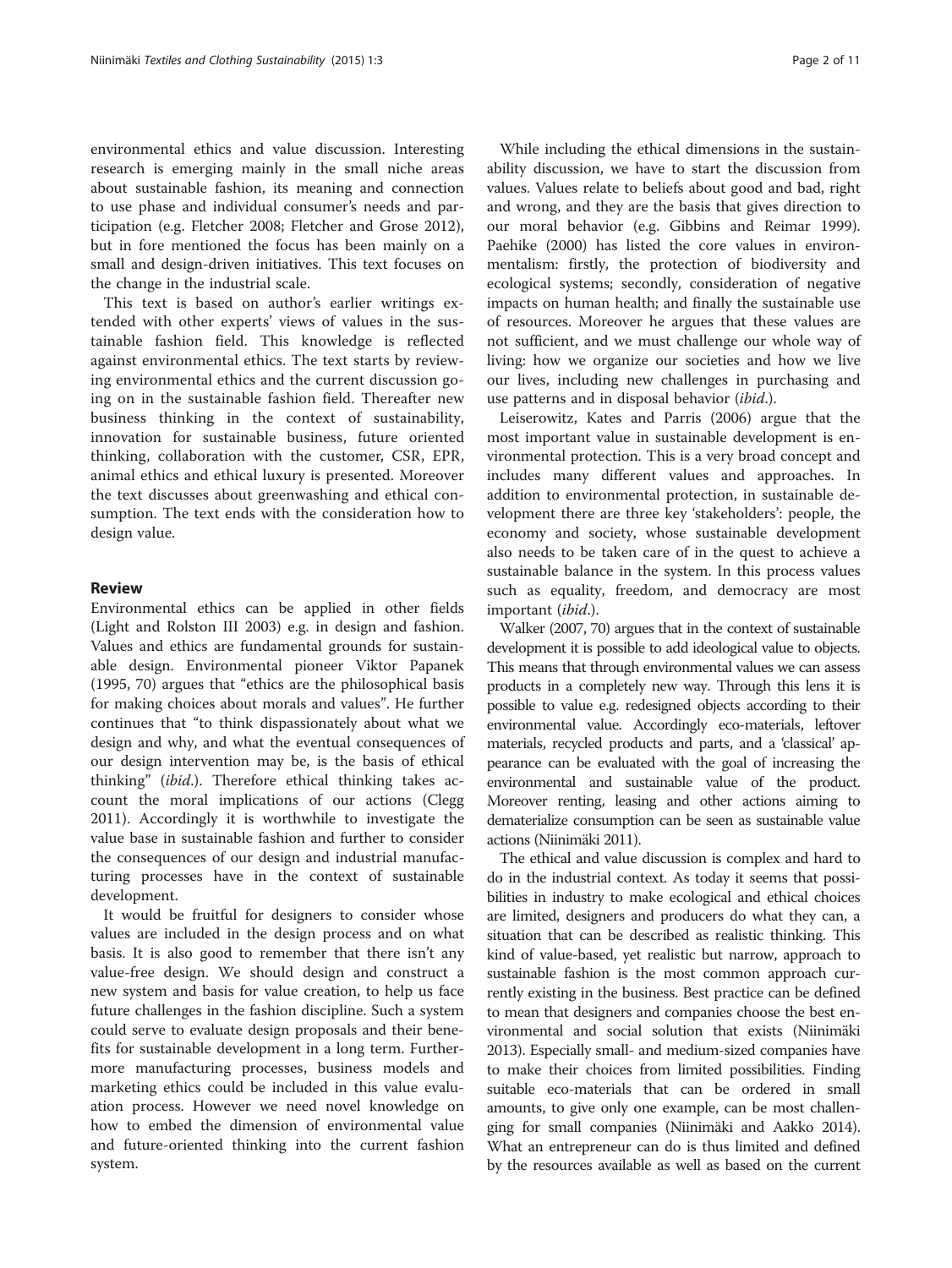rather narrow knowledge base. Accordingly available resources create the action framework for sustainable-oriented designers and companies: i.e. what kinds of design and production choices they can make. The bigger the fashion company, the more power and possibilities they have to influence sustainable practices in the field. Despite these limitations, it is important that designers and companies identify their own value base, act accordingly, and inform their customers about their values and ethical actions (Niinimäki [2013](#page-10-0)).

#### New business thinking in the context of sustainability

New radical business thinking is needed to create a bigger change in the fashion field. The economic and industrial systems of the fashion industry are currently based on extremely fast cycles of production, fast-changing trends and planned obsolescence of the products. As garment prices fall, producers must maintain profitability by increasing the amount of sold units, which has led to a huge amount of fashion products on the market and extremely saturated markets (Niinimäki [2011; 2013\)](#page-10-0). We must find new radical ways to create a win-win situation for both consumers and manufacturers - for all stakeholders - and for sustainable development. We need more knowledge about consumers and the consumption side to create a sustainable transformation process inside the fashion industry and business that leads to sustainable consumption practices. We also need to develop foresight and new systemic thinking on how to move towards sustainable societies, in order to see sustainable practices as an opportunity to design and not to think that sustainability is an obstacle to doing business. Very often, the sustainable business approach is feared to mean de-growth, but it can also be seen as a new challenge and opportunity to do things creatively and differently (Niinimäki [2013\)](#page-10-0). Sustainable business logic is based on fundamentally different logic than traditional fashion business and not on the growth logic alone (Fletcher and Grose [2012](#page-9-0)).

Sustainable values lay the ground for credible and responsible sustainable business and marketing. Sustainable business and marketing includes not only a sustainable value base but also ethical consideration. This aspect seems to be problematic for some manufacturers and companies, they do not want to make moral claims about what is right and what is wrong. However, for strategic sustainability thinking, it is important to consider not only what efforts and investments to make but if would it be worthwhile to withdraw from some markets because of ethical reasons or too big social or ecological risks (Belz and Peattie [2011\)](#page-9-0). In this regard, a deep assessment should be made according to the company's own value base. Including sustainability in the company's strategic planning might open new strategic possibilities but it can also be

done to prevent risks in legal, resource, environmental, reputational or sociopolitical levels (Lowitt [2011\)](#page-10-0).

As the fashion industry is international and global, principles of corporate social responsibility (CSR) should be followed. Moreover, it is important to remember that consumers' trust can only be achieved through open communication and information and only through real commitment to sustainability at all levels of the company's practices, avoiding too limited a sustainable approach and a 'greenwashing' attitude. In addition, because of the global character of the fashion business, the attribute 'Made in' is today less relevant than the attribute 'Made by', which needs a lot of information gathering about the different stages in manufacturing and communicating these aspects not only to consumers but also to all stakeholders.

Stakeholders in sustainable marketing thinking are not only consumers and investors but can also include employees, business partners, suppliers, competitors, government (through regulations), NGOs, pressure groups and communities. Working with these stakeholders needs consideration of not only exchanges but also long-term relationships and future possibilities through radical sustainable innovations (Belz and Peattie [2011\)](#page-9-0).

The global fashion business is fiercely competitive, and simultaneously, Western consumers' environmental interest is increasing; in this environment, sustainable business thinking and sustainable marketing offer new business opportunities for the fashion industry. As it is challenging to ensure profit with the existing fashion system and current price levels, it is worthwhile to challenge the current unsustainable business models in fashion and rethink value creation from a wider perspective: value proposals from the consumers' side as well as from the environmental perspective and through creating long-term relationships between business and its stakeholders (Niinimäki [2013](#page-10-0)). In this context, it is possible to create sustainable value proposals and stimulate new business thinking and business models that contribute to a decrease in materialistic consumption.

#### Innovation for sustainable business

Vezzoli ([2007\)](#page-10-0) argues that radical innovations are needed which do not only depend on technological development and innovations but also stimulate new interaction and partnerships between different stakeholders as well as new sustainable relationships between consumers and products. If we want to change the fashion system towards a new kind of balance, we need new kinds of radical design and business thinking. We have to change the current economic paradigm, and we have to do business differently than we do today. Business and industry have to redefine their tasks more radically in order to usher in significant eco-innovations and most importantly allnew business strategies (Ottoman [2011,](#page-10-0) 90). As Kemp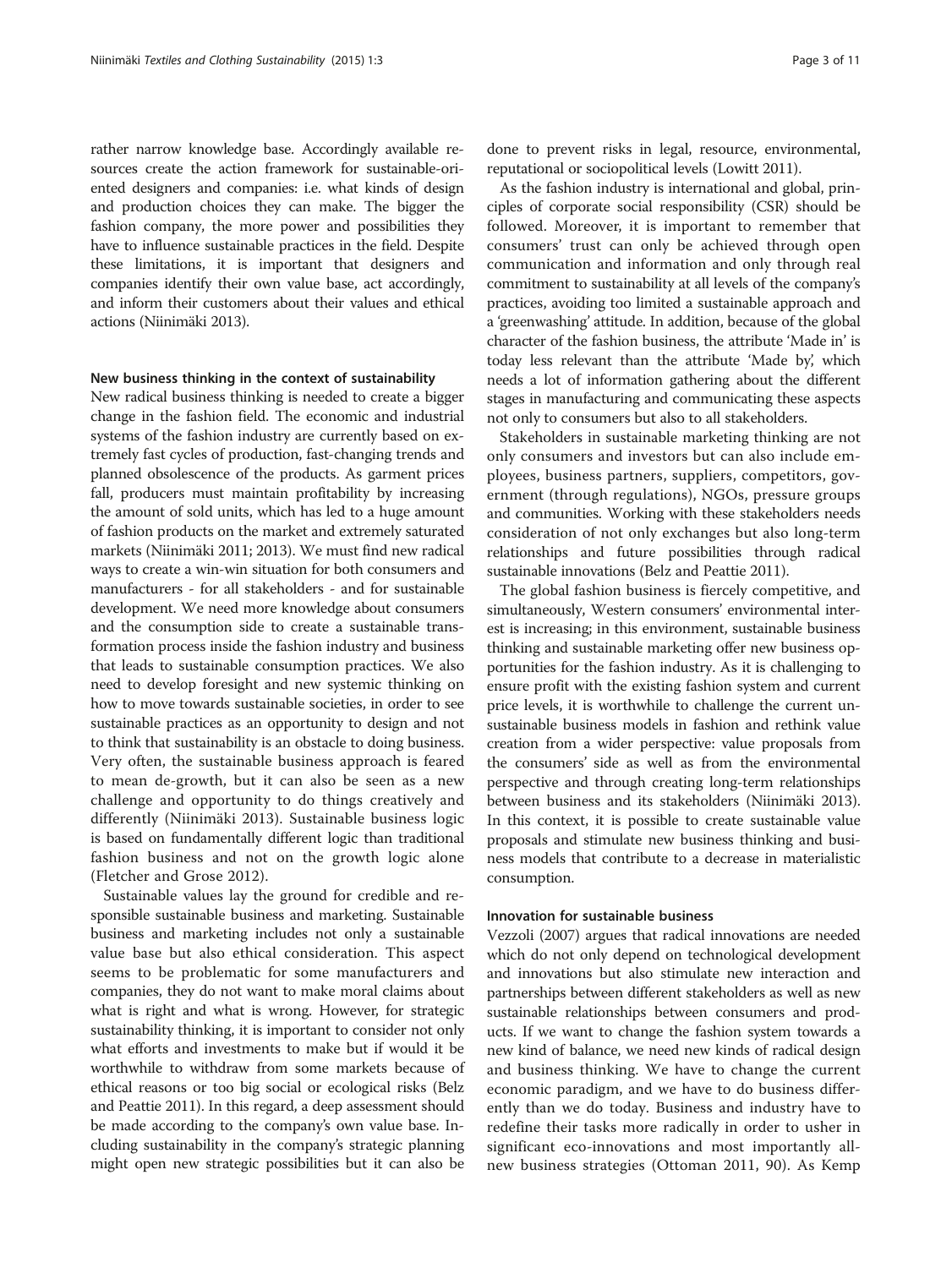([2008\)](#page-9-0) reports, a fundamental change is needed to reach systemic change, but transition faces resistance and it takes time to emerge. On the other hand, system level changes can be based on paradigms, understanding how ideas relate to each other to form accepted models (Fletcher [2008,](#page-9-0) 73, based on Meadows 1997). As Fletcher ([2008,](#page-9-0) 71) argues 'if we influence things at the level of a paradigm, then a system can be totally transformed'. This system level transformation needs questioning current practices and understanding, and further, it needs a new way of seeing and understanding.

When we talk about eco-innovations, we mean products, services or processes that offer value not only for both the business and customer but also to the environment through significant decrease in environmental impact. Sustainable innovation is a larger systemic approach where sustainability thinking is integrated in all levels of the business (products, technologies, services, new business models, organisation model and relationship with stakeholders) (Niinimäki [2013\)](#page-10-0).

The levels of innovation are described as follows (based on Brezet and van Hemel [1997](#page-9-0)):

- (1) Incremental (small improvements for existing products)
- (2) Redesign (major redesign for existing products)
- (3) Product alternatives (new product or service concepts)
- (4) System innovation and design for a sustainable society

The first level of innovation refers to small, incremental product improvements. The second means redesigning existing products and production processes (e.g. in an eco-efficient way), and the third innovation type aims to find alternative methods of delivering the same function (Brezet and van Hemel [1997](#page-9-0)). Currently, our efforts in sustainable fashion are between the second and third levels. However, these innovation types are not enough, and we need to move towards more radical and systematic innovative thinking while challenging the whole industry and its current practices of doing business.

Tischner and Charter [\(2001\)](#page-10-0) identify four approaches to sustainable design: repair, refine, redesign and rethink. The fourth approach is the one we should aim for and close to the forementioned system level innovation. A rethink requires a radical change in our mind set, and it can offer breakthroughs for new lifestyles, ways of living and doing things, as well as approaches to fulfil consumer needs in a more sustainable manner (Tischner and Charter [2001\)](#page-10-0). This approach needs strategic innovations that lead to new business models. As Tukker et al. [\(2008\)](#page-10-0) argue, these new practices often stay in niches for a long period until a window of opportunity opens and their breakthrough is possible.

For this radical and strategic innovation approach, we need a much more creative way of conducting the

business of fashion. Strategic innovation questions who the customer is, what products or services should be offered and how to offer those products and services (Markides [1997](#page-10-0)). It is not merely about rethinking the fundamentals on the supply side but also about redesigning the business on the demand side, e.g. in the form of the user experience and rethinking value creation moving from product design to systems thinking (e.g. designing product-service systems) or designing products for closed loop system.

Several companies acknowledge that market competition is driven by products' *meanings*: 'why' people need a product rather than 'what' they need in a product. As Verganti ([2009\)](#page-10-0) argues, people use things for profound emotional, psychological and sociocultural reasons as well as utilitarian ones, and this understanding is most important in creating successful sustainable innovations for business. This deep understanding of consumers also lays the ground for transforming business models and creating for example sustainable product-service systems to fulfil the actual needs behind product use in a less materialistic way (e.g. Armstrong et al. [2015\)](#page-9-0).

Innovations for sustainable business in the textile and fashion sector can be driven by technological improvements or technological innovations (like digital technology), economic changes (new sustainable business thinking and a systems approach) or legislation. With regard to legislation, new regulations for extended producer responsibility (EPR), for example, can change the logic in the fashion system, and preventing and/or recycling waste might be one future business model if EPR begins to cover the textile and fashion business. Innovation can also be driven by more abstract value issues, e.g. safeguarding the corporate or brand value from a bad reputation.

Succeeding in innovation in the sustainability context always needs a new kind of business logic. Driving sustainable innovation, whether to a more radical or incremental path, needs experimental and creative thinking, and this experimentation can get support from lead users before presenting these ideas to all customers. Furthermore, it is important to create networks of sustainable-oriented companies. These networks can support a company's own values-based practices and offer help in reaching their goals.

#### Future-oriented thinking and collaboration with customers

New kinds of relationships with the customer create new kinds of value in the business. Through a deeper relationship with the customer, a company can create a long-term dialogue with the end-user and through this dialogue create new business opportunities, new understanding of the customer's true needs and desires and robust understanding of the customer's readiness to change consumption habits. Simultaneously, the company can communicate its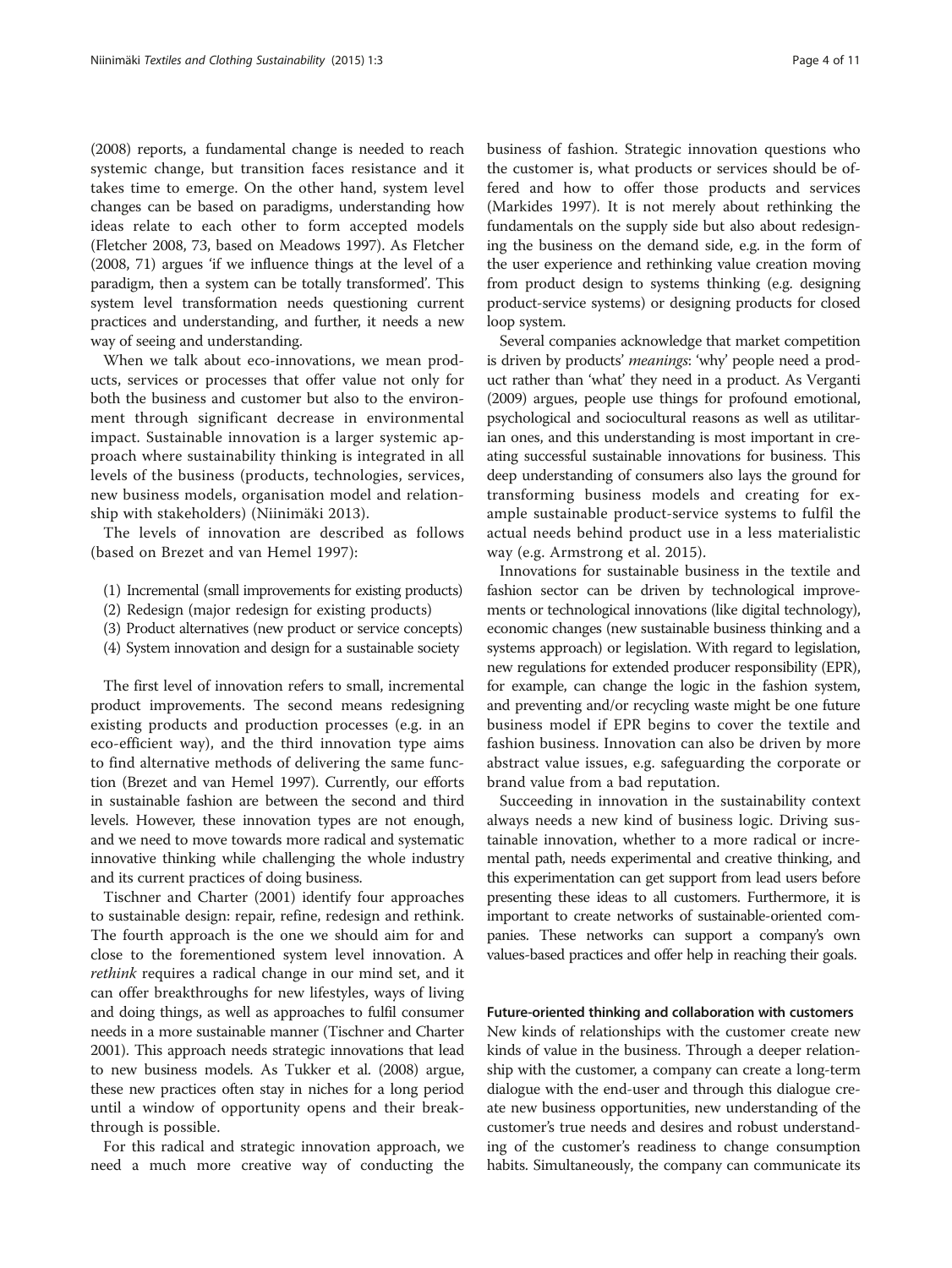values and practices to customers and thereby create trust and customer loyalty towards the brand.

Through this approach, the company's focus moves from a single transaction and short-term economic thinking to long-term sustainable strategic planning and future-oriented thinking. Customer satisfaction and customer value will be at the core of the company's practices. Traditional marketing focuses on profit and revenues. Sustainable marketing also concentrates on psychographic aspects like consumer satisfaction and consumers' interest to stay loyal to the brand (Belz and Peattie [2011\)](#page-9-0).

New business approaches are possible, but they require radical business thinking, focus on the consumer side and the garment's use phase and, most of all, consumer satisfaction issues. According to Manzini ([1994\)](#page-10-0), to change the system towards sustainability, it is not enough to redesign existing products and make some eco-efficiency improvements in manufacturing processes if the aim is to reach a more sustainable future. Eco-efficiency aims to decrease the environmental impact of industry while simultaneously using less material while manufacturing more products and resulting in less waste. The eco-efficiency approach also means savings in material, energy and chemical costs and waste disposal costs (Niinimäki [2011\)](#page-10-0).

On the other hand, by taking consumer-based ecoefficiency into account, it is possible to open up opportunities for the fashion business that aim for sustainable consumption patterns. Hence, consumer-based eco-efficiency thinking in business can transform the fashion system towards re-directive practices that aim for deeper consumer satisfaction and therefore sustainable consumption patterns. Consumer-based eco-efficiency focuses not only on the environmental impact of the use phase but also on product quality and consumer satisfaction issues (Park and Tahara [2008;](#page-10-0) Niinimäki [2014](#page-10-0)). Through the satisfaction approach, value can be created for the consumer, the company and even the environment. Satisfied customers use products longer, and this is an opportunity to decrease the amount of purchased clothing and slow down consumption. This is a value opportunity from the environmental viewpoint. Satisfied consumers are loyal customers, and they repeat their purchase behaviour and continue buying brands that can provide them with product satisfaction on many levels, and this is a value opportunity for sustainable business (Niinimäki [2014](#page-10-0)).

### Ethicality in production and CSR

In today's reality in the fashion field, more and more garments are manufactured in other countries, very often on the other side of the globe. About 80% of clothing exports are shipped from undeveloped countries to developed economies. For example, in Finland, about 90% of sold garments are imported from Asian and Far East countries, about 5% from

European Union (EU) and other countries, and only about 5% are manufactured in Finland. In this fragmented and globalised supply network, the main issue is risk management. From the recent accidents and fires in Bangladeshi textile factories, we know that the lack of awareness about the weak points in the supply chain creates a reputational risk, at the very least. CSR tackles these issues: i.e. what enterprises' responsibilities are regarding their impacts on society. Additionally, corporations should integrate social, environmental, ethical human rights and consumer concerns into their strategy in cooperation with their stakeholders. Corporate social responsibility is used in parallel with the terms corporate citizenship, corporate responsibility and corporate sustainability (Niinimäki [2013](#page-10-0)).

If the producer wants to address sustainability issues in the supply chain to a greater extent, it is important to select subcontractors well and demand good practices. The code of conduct principles help companies in this process, and standards like SA 8000, ISO 14001 and Eco-Management and Audit Scheme (EMAS) help when considering environmental and social aspects in design and manufacturing practices. Additionally, the UN has defined ten principles called the 'Global Compact' to set standards for subcontractors ([https://www.unglobalcompact.org/about](https://www.unglobalcompact.org/abouttheGC/thetenprinciples/index.html)[theGC/thetenprinciples/index.html\)](https://www.unglobalcompact.org/abouttheGC/thetenprinciples/index.html). These principles take account of issues from human rights, labour issues, environment initiatives and issues in anti-corruption. Several companies have voluntarily accepted these principles and follow them in their own subcontracting arrangements, for example, Puma, GAP and Nike. Checklists exist where producers can pick requirements for their subcontractors (e.g.<http://www.csrcompass.com/>).

Better than just giving the code of conduct list to manufacturers is to work in collaboration to improve the situation. Working with subcontractors and establishing a tight relationship, mutual understanding and trust take time. The producer's goals and requirements in sustainability have to be well communicated and preferably based on mutual motivation. Furthermore, to build motivation, it is uplifting to show successful examples of how to work with sustainability in the fashion field (Kruger et al. [2012](#page-9-0)).

Companies can benefit and gain great advantages by using charity or donation in their CSR strategies. The charity work should be rooted in the companies' actions strategically so that it engenders long-term business opportunities and 'improves the competitive surroundings through charity…' (Porter and Kramer 2006, as cited by Kruger et al. [2012](#page-9-0), p. 15). It is important to realise that acting responsibly and promoting CSR do not necessarily mean direct revenues to the company. The motivation to act responsibly is based on values other than economic but actions might also be (or should be) economically successful in the long run.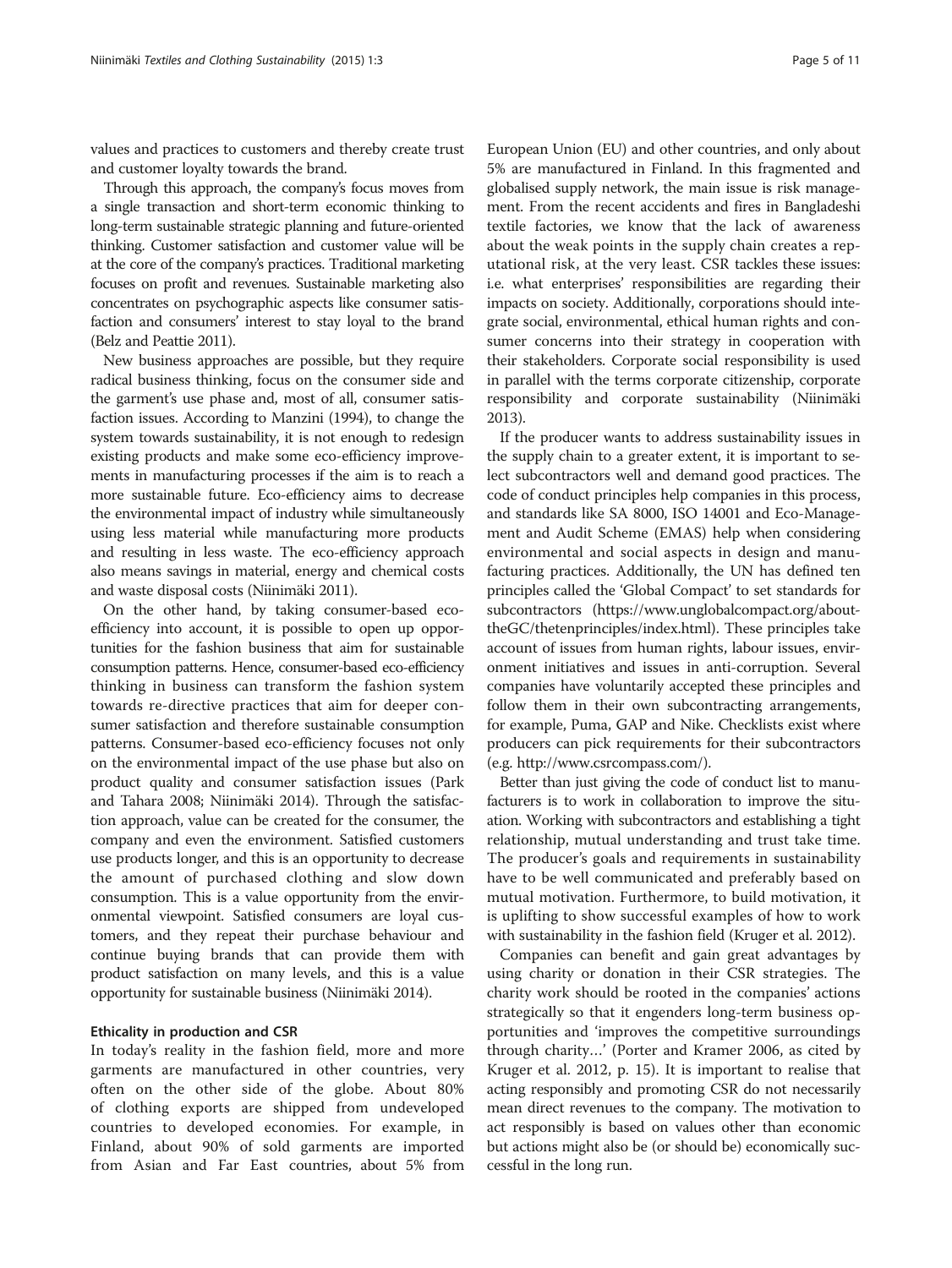The sustainability strategies should also be included at all levels inside the company. All departments should commit to sustainability practices, and all processes and products should include sustainability principles. Furthermore, the sustainability of business is the most important, so the business must be profitable. It is also important to understand that sustainability and CSR needs constant evaluation; therefore, it is a constant commitment and learning process for the company (van Dyk [2008\)](#page-10-0).

#### EPR extended producer responsibility

Recently, the approach of extended producer responsibility (EPR) has gained a lot of attention and discussion in the EU. Extended producer responsibility requires the original manufacturer or producer to take back the product after its use. In EPR, the goal is that already in the design phase producers think about and plan how they can reduce environmental impact of the product after its use. This post-consumer waste should be reused, redesigned or recycled. In this concept, companies are forced to have a waste management system and preferably take-back systems based on closed or open loop thinking, or, if not, pay waste treatment costs. Closed loop thinking means that all off-cuts, waste and products after their use time are treated inside the factory's own processes, and open loop means that leftovers are handled by some other outside partner (Niinimäki [2013;](#page-10-0) Belz and Peattie [2011\)](#page-9-0). The principle is familiar in, e.g. electronic products but not yet in textiles.

EPR does not yet cover the fashion and textile field but it soon might, and this would change fashion companies' action logic, as old garments mean extra cost through waste treatment. EU policy aims for waste prevention, closing landfills and effective material recycling systems already in year 2016. This would also cover textiles and fashion. Right now, textile waste ends up in landfills or as energy waste in most European countries. France is one exception. There producers, distributors and importers of clothes, linen and footwear have had to take back old products since 2008. A company has to have a take-back system itself or it can join a scheme, which is accredited by the French government, and pay into it (right now EcoTLC) (Tojo et al. [2012](#page-10-0)).

Extended producer responsibility is a good example how to transform the business and industry and how to include the environmental values in the business logic. It is an example of environmental ethics: how we should take responsibility of our actions and take account the consequences of our industrial manufacturing and business logic.

#### Animal ethics and ethical luxury

Animal ethics are largely discussed in the fashion field, yet the issue is controversial. This discussion needs

philosophical foundation. The moral discussion, whether it is morally right or wrong to mistreat animals, has a long history in environmental ethics, longer than any other ethical discussion. Already, Immanuel Kant and St. Thomas Aquinas in the eighteenth century argued that it is morally wrong to harm animals, simultaneously arguing that animals deserve moral recognition (Light and Rolston [2003](#page-9-0)). Contemporary philosophy 'Animal Rights View Ethics' (also known as intentional ethics) points out that each individual (human or animal) has rights that should not be violated, and therefore, 'living creatures must never be used exclusively as a means to others' satisfaction' (Kruger et al. [2012](#page-9-0),133). On the other hand, 'necessary ethics' or 'utilitarian ethics' emphasises that there has to be a balance in the sum of individual's utility/happiness/quality of life, and therefore, animals can be used in industrial production but the animals' living situation has to be evaluated based on the aforementioned balance also in the industrial production (ibid.). In the code of conduct by the Trade Association Dansk Fashion and Textile is stated following: 'in businesses where animals are used in labour and/or in the production (fur, wool, etc.), such animals must be fed and treated with dignity and respect and no animal must deliberately be harmed nor exposed to pain in their lifespan' (Kruger et al. [2012](#page-9-0), 135).

Animal products are used in wool, silk, feather, leather and fur production. Large-scale industrial production causes ethical problems through animals' living condition and, e.g. while plucking feathers from live ducks and killing silkworms during silk production. Wool is a renewable material and therefore good for the environment, but practices in the wool production cause ethical problems, e.g. 'mulesing', practised in Australia, causes unnecessary pain for sheep. In 'mulesing', some skin is removed from the sheep's tail and breech to prevent 'flystrike' (Black [2011,](#page-9-0) 136).

Some animal materials such as leather come as leftovers from food production, and this can be seen as a valuable and sustainable resource in the fashion industry. On the other hand, fur farms are considered as unethical practices in many countries, and they raise much discussion and counterreactions among stakeholders because of the animal welfare. Even though circumstances on the fur farms are improved, discussion on ethics and animal rights is continuing. Nevertheless, clothes made from fur are expensive, valuable, durable and long-lasting, and they need little maintenance during use. Very often, fur coats are passed on for generations, which make these items connect with fond memories, and emotional attachment may easily form to these kinds of special possessions. It is also possible to redesign old fur clothes with highquality manufacturing processes so they look new. Therefore, durable and long-lasting fur is a potentially sustainable alternative (Niinimäki [2013](#page-10-0)).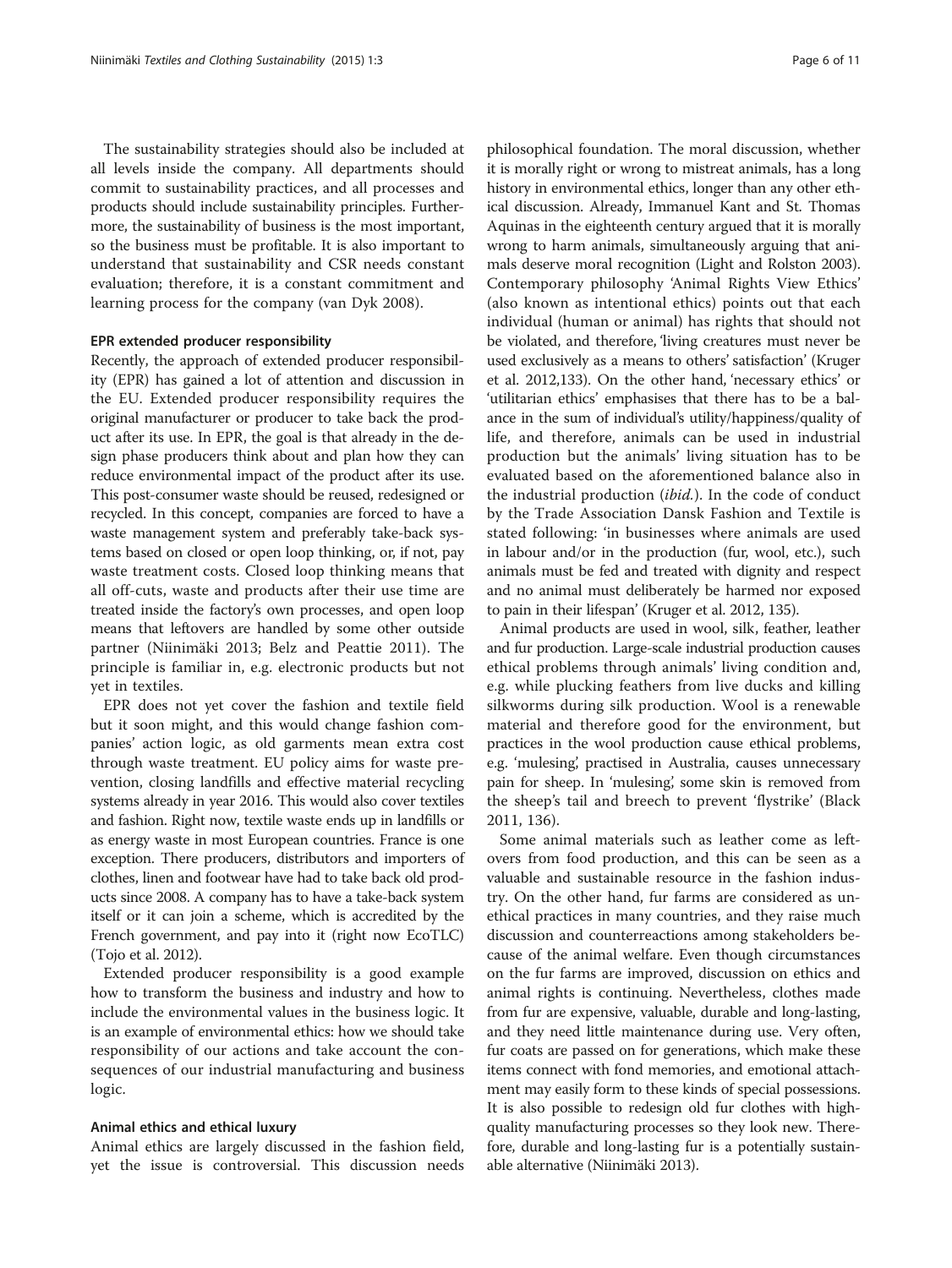WILD Concept by Marita Huurinainen offers one sustainable way to find other fur resources than farmed ones. WILD Concept's furs come from animals that have been hunted in the wilderness. In Finland, many thousands of animals need to be shot every year to maintain balance in the ecosystem, especially to protect other animal populations, and normally, these carcasses are disposed of as waste. The important issue is that no extra pain is caused to animals during the hunting (e.g. avoiding foot-hold traps). The fur used for WILD Concept is bought directly from registered Finnish hunters who hunt the animals within the quotas allowed by the government. The wild origin of the furs is assured by the Wild Finnish Fur label. Together with the Wild Finnish Fur Association (Luonnonturkisyhdistys), designer Huurinainen has developed this alternative fur concept in order to prevent hunted animal carcasses ending up as waste. It can be guaranteed that the animals used for the WILD concept have not suffered to become a clothing item. What makes WILD unique is that it offers an ethical and responsible way to wear fur, as fur of farmed animals is not used. The end result is ethical luxury (Niinimäki [2013](#page-10-0)). Ethical luxury can be defined to mean something which is produced according to sustainable and ethical principles, which has a high environmental, intrinsic and aesthetic value, it is high quality, durable and long lasting. Ethical luxury is produced in slower processes and in small quantities, ending up in unique pieces or limited edition. Its high aesthetic and monetary value makes it valuable and long lasting, something to fall in love with; maintain it well, perhaps update it and pass on for the next generation.

#### Ethical and transparent

Since global manufacturing systems are complex, transparency is an important issue in the sustainable fashion field. Publishing all information from the supply chain, the names and locations of the suppliers and subcontracting partners sends a positive message; and therefore, transparency can build consumers' trust. An encouraging example of this practice is the company Patagonia, which has been a leader in supply chain transparency for many years. Patagonia has set sustainability principles as a core in their strategy. The company offers not only information about all its manufacturing locations worldwide but also background information about the factories they are collaborating with, as well as general environmental and social information about global manufacturing. Consumers can find all this information in Patagonia's webpages.

In the global fashion business, it has become challenging to identify the origin of a product since production processes are fragmented into several countries, and supply chains are complex. Yet, this information is valuable for consumers, and more transparency is demanded especially in clothing manufacturing. The 'Made by' label is based in the Netherlands, and its goal is transparency in

clothing manufacturing. Through 'Made by' system, it is possible to trace the manufacturer of a garment through a code and the use of the internet (Fletcher [2008](#page-9-0), 68).

According to the principles of transparency, a company can inform its sustainable and ethical actions, yet all information has to be true and objective, even the negative aspects should be informed or which efforts have not yet ended in good results. Transparency should not be only positive marketing message, or it changes to marketing ethos only and easily turns to greenwashing.

#### Greenwashing

Because Western consumers' environmental interest is rising, companies may be tempted to use sustainable and environmental arguments merely to increase sales. And because environmental and sustainability issues are complex, it is also easy to mislead consumers. Companies can use sustainability as a "marketing ploy" (Goworek et al. [2013](#page-9-0), 388) - something that can be seen as greenwashing.

To avoid greenwashing, too narrow a focus on environmental issues should be avoided and a more holistic understanding is needed. For example, if a fast-fashion company uses eco-labels on some of its products or one product line, it does not truly change the fashion system or the economic logic behind it; the company's environmental load is still huge since it produces too much stuff in extremely fast cycles. A similar example is where a fastfashion company uses paper bags instead of plastic ones. The business logic does not change with this small detail. The company's values have to be grounded deeply in sustainability, and its principles should be included and implemented substantially at all levels and functions.

The other aspect to consider is that all information about the environmental benefits of the product has to be proven. In this regard, standardised eco-labels are much better than the company's own environmental statements. Eco-labels (certificates) are based on an independent organisation's tests and evaluation criteria and are thus more objective and reliable than the company's own information. All irrelevant or confusing information should also be avoided.

#### Ethical consumption

One of the most important factors in the environmental impact during the use phase is the garment's lifetime. Currently, garments are far cheaper compared to household incomes than a few decades ago (Niinimäki [2011\)](#page-10-0). According to Jackson and Shaw ([2009,](#page-9-0) 146), in the 1950s in the UK, 30% of a household's income went to clothing purchases; currently, that figure is 12%, with a higher amount of consumed items. At the beginning of the twenty-first century, e.g. in the UK, fashion consumption increased by one third (Allwood et al. [2006,](#page-9-0) 11), and this was a tendency in all Western countries especially between years 1995 and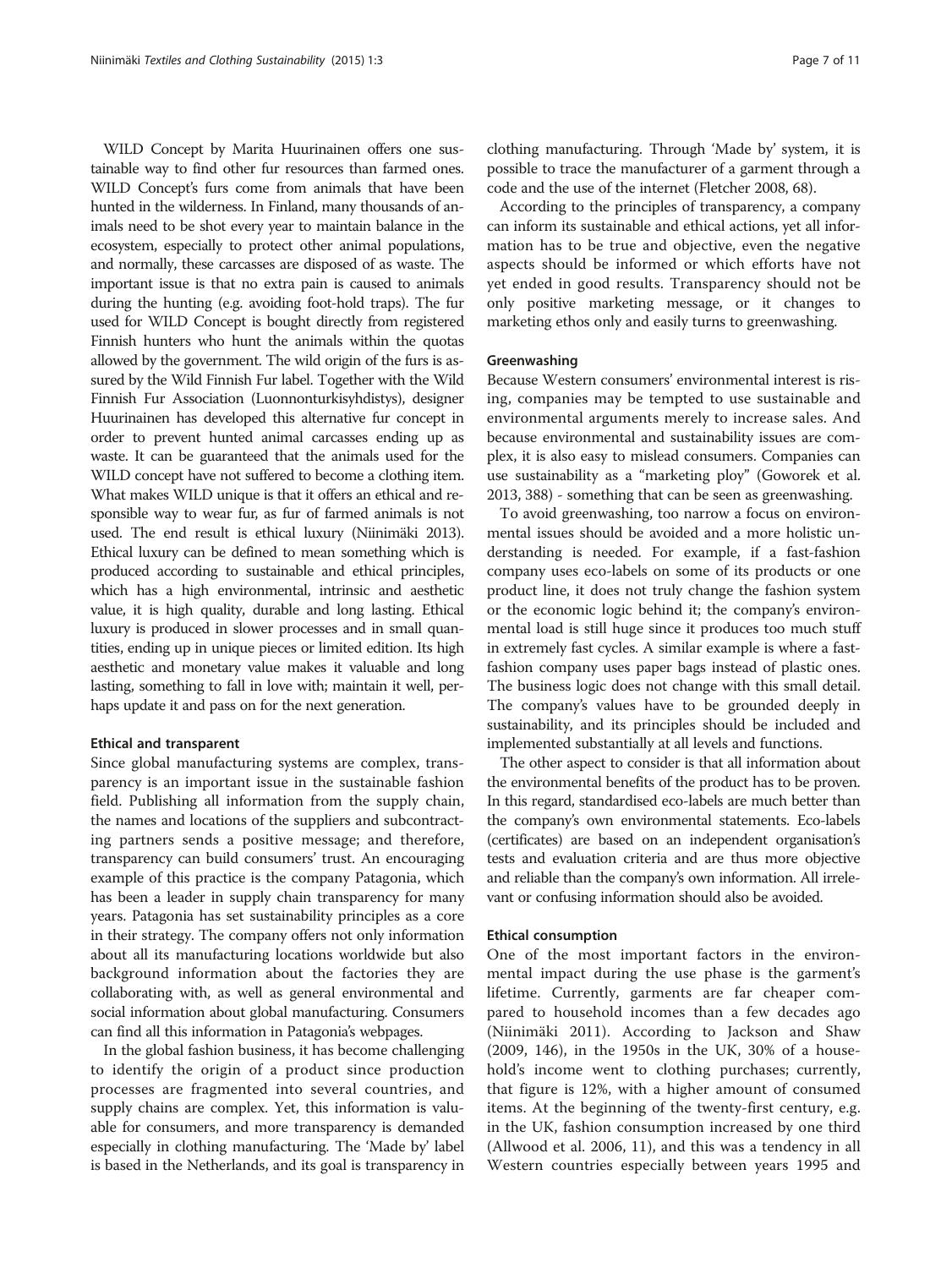2005 (Niinimäki [2011\)](#page-10-0). It is also estimated that even if the total amount of textile and clothing purchasing is growing, clothing will form a decreasing proportion of households' total spending because of falling prices. Due to these low prices and households' high incomes, the consumption of extremely cheap and disposable fashion with a very short life span has increased (Jackson and Shaw [2009\)](#page-9-0). Textile and clothing prices have fallen, and currently, the consumer possesses more and more impulsebuy cheap garments and low-quality textiles (Niinimäki [2011\)](#page-10-0). These kinds of low-quality and cheap garments are easy to discard. Therefore, extending the life span of garments is one of the most critical issues for sustainable development.

In the UK, a study showed that almost half of people's clothes have sat in a closet without being used during the last twelve-month period. It is estimated that this means 2.4 billion items in the UK alone. And most of these unused clothes are owned by young consumers aged 25 to 34 years (Belz and Peattie [2011](#page-9-0), p. 125). Another study from the Netherlands showed that the average piece of clothing is owned for 3 years and 5 months. During that time, it is worn for only 44 days (Uitdenbogerd 1998, as cited by Fletcher [2008](#page-9-0)). These figures show that all Western consumers pose too many clothing items and use them too seldom before disposing them.

Contrary to the current system, product durability and long-term use are prerequisites for sustainable consumption (Cooper [2005\)](#page-9-0). To slow down consumption, it is important to invest in high quality and durability as well as in aesthetically ageing materials, high design and lasting style. In this regard, services that aim to extend how long garments are used offer value in the sustainable development context (Niinimäki [2014](#page-10-0)). One challenge in the current system is how to design products added with services that encourage consumers to adopt a more environmentally responsible behaviour.

When focusing on ethical and sustainable use and consumption, the following issues should be considered (Niinimäki [2013](#page-10-0)):

- −Purchasing fewer garments
- −Investing in meaningful garments (promoting emotional bonding)
- −Investing in durable garments, more classical style and high quality
- −Investing in eco-materials and eco-labels
- −Extending garments' owning time and using them more frequently
- −Washing less, letting garments rest and air between use
- −Maintaining garments, also repairing
- −Using services to intensify use and to extend the use time (e.g. repair, upgrading) (Niinimäki [2013](#page-10-0)).

Consumption and consumerism lie at the core of Western societies. Consumption is an important function in people's everyday life. Current consumption patterns are strongly connected to industrial manufacturing systems, economic systems and the underlying economic values supporting this unsustainable system. Consumption and purchasing situations often involve a strong emotional experience for consumers. Therefore, we should also create systems that offer other kinds of emotional experiences and satisfaction than from buying new fashion items. This could happen for example through strategically sustainable design that includes services (Niinimäki [2011](#page-10-0)).

#### Designing value

Ehrenfeld ([2015](#page-9-0)) points out that conventional actions in sustainable fashion can at best only slow down the destruction, not save the Earth. According to him, current actions in the industry do not create sustainability, they only reduce unsustainability. He claims that concentrating in, e.g. technical eco-efficiency improvements, CSR or eco-materials only fool the designers, manufacturers and consumers into believing that they are doing all it takes to create sustainability-as-flourishing (ibid., 59). Ehrenfeld ([2015\)](#page-9-0) defines sustainability-as-flourishing to mean a normative approach to sustain human beings and ecosystems on the planet forever. In this approach, it should be named what has to sustain. Without naming the elements to be sustained, sustainability is an empty word according to him. To be more influential, sustainable fashion industry has to focus on transforming underlying beliefs and values that currently maintain unsustainable practices in the system level. Design system has to change the beliefs on caring, instead of needing in sustainabilityas-flourishing approach. In here, the project 'Local Wisdom' which concentrates on the use phase of clothing and the craft of use is a good example. The project collects user experiences: tending, fixing and satisfying the use of garments in a long term, and it frames the design and use as a single whole and uses the use practices into design thinking, bringing the creative use practices into designers' reality (Flecther [2015\)](#page-9-0). As Fletcher ([2008\)](#page-9-0) argues in a more holistic approach to sustainability, the design aesthetic has to be grounded on long-term sustainability and values in it.

Design forms an integral part of our culture and values within. This means that sustainable design should not only take into account environmental values but cultural, social, ethical and economic values should also be included in the sustainable design process (e.g. Tischner and Charter [2001\)](#page-10-0). Designing could change and become a more proactive and participatory process aiming for aesthetic sustainability (Niemelä [2010,](#page-10-0) 60). To this ambition, it can be added that sustainable design can also be a proactive process that aims to transform consumption patterns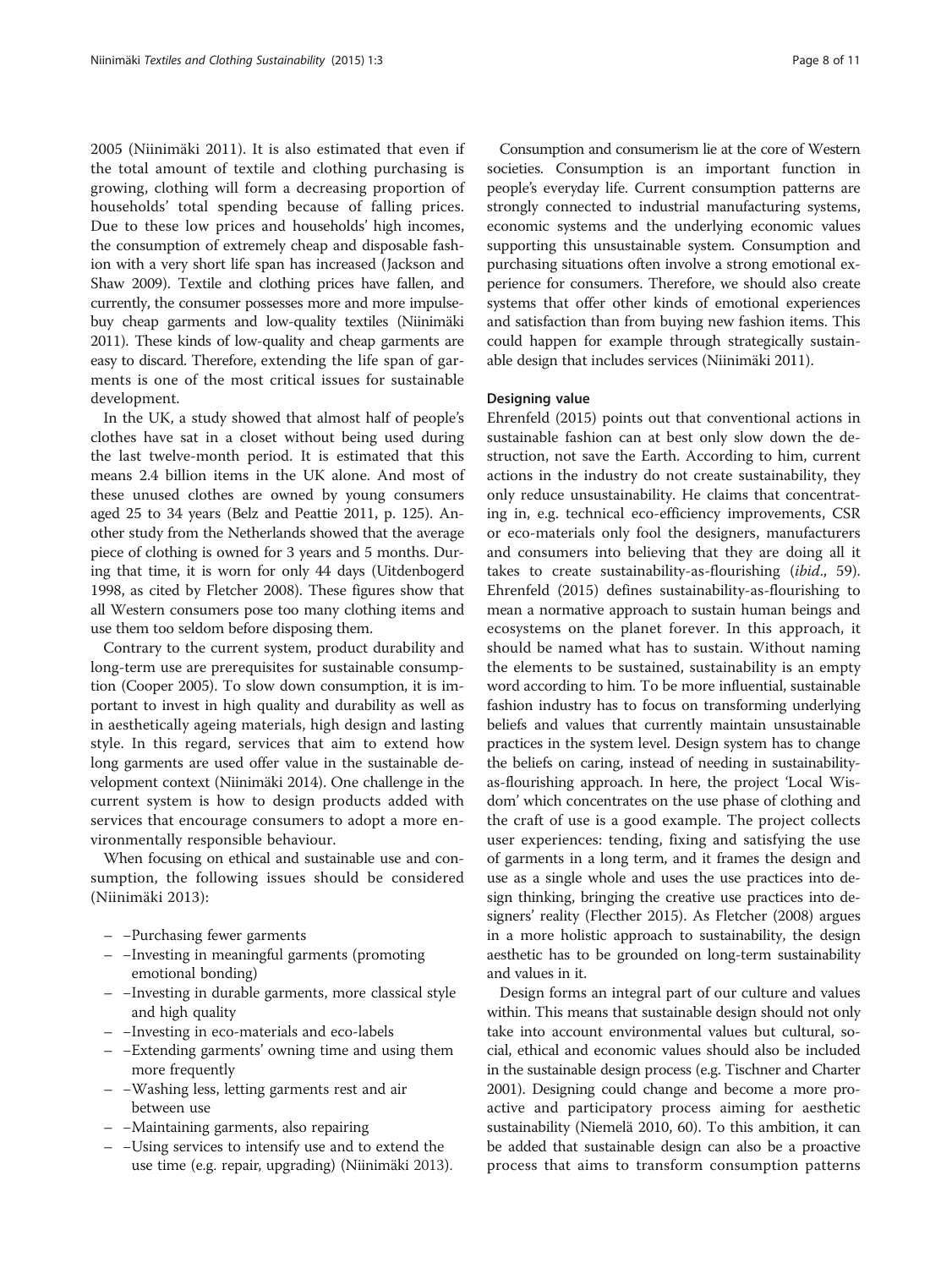towards more sustainable ones, and therefore, it includes future-oriented thinking and future-oriented value (Niinimäki [2011\)](#page-10-0). It is important to understand how the current design, manufacturing and business practices affect unsustainable consumption patterns. Products actually configure consumers' needs and use patterns, and hence, design can be said to be 'practiceoriented', which leads to certain everyday consumption habits (Shove et al. [2007](#page-10-0), 134–136). Therefore, designers, manufacturers and companies are responsible not only for the environmental impacts of the fashion industry but also for the unsustainable consumption behaviour of consumers and the increase of waste streams.

Designers can even destroy the value of the product by creating fast-changing trends that quickly outdate the products and render them valueless. The product itself may destroy something valuable, such as a craft skill or local knowledge (Fry [2009](#page-9-0)), something we already have seen in the area of fashion: manufacturing locations are far from end markets, and local manufacturing skills have diminished or disappeared. At the same time, only few consumers can repair their own garments or have skills to create garments themselves; many do not even own a sewing machine (Niinimäki [2011;](#page-10-0) Armstrong et al. [2015](#page-9-0)). Thinking about what we design and produce and why, as well as what consequences our design may bring, forms the basis of ethical thinking and future-oriented value creation.

Future-oriented value creation as an approach guides designers and manufacturers towards far-sighted products and far-sighted business thinking, transforming current practices towards more sustainable societies. Each design

and manufacturing decision has to include consideration of the future: how the product will be used, how it will age, how it will be disposed of and what environmental impact the product will have (during manufacturing, use and after use). Furthermore, the business model and its influence on consumption practices are included in this evaluation process (e.g. a slow system versus a fast system). What consequences do the product and its manufacturing have with regard to environmental, societal and cultural values? All these aspects have to be considered before the product is designed or manufactured. And is there the possibility to completely avoid materialistic consumption and do business differently? Radical thinking (e.g. a PSS approach to fulfil consumers' needs in a de-materialistic way) is needed to create a new value creation process in sustainable fashion (Armstrong et al. [2015](#page-9-0)).

At best, a new kind of sustainable fashion system can create value for people, planet and profit (see Figure 1). For people, the system can create a safe environment through the use of fewer chemicals in production, i.e. safe products for end-users. This system can also promote greater product satisfaction through better quality and longer-lasting products. It can promote well-being and happiness through less materialistic consumption, e.g. by offering experiences through sharing, swapping, lending, updating or do-it-yourself fashion. We can learn to invest in higher quality and more expensive products, use them longer, own less and take good care of our possessions. Furthermore, such a system can mean more social justice and better working conditions for textile factory workers, while through slowing the system, it is possible to increase the end price of the product and invest in

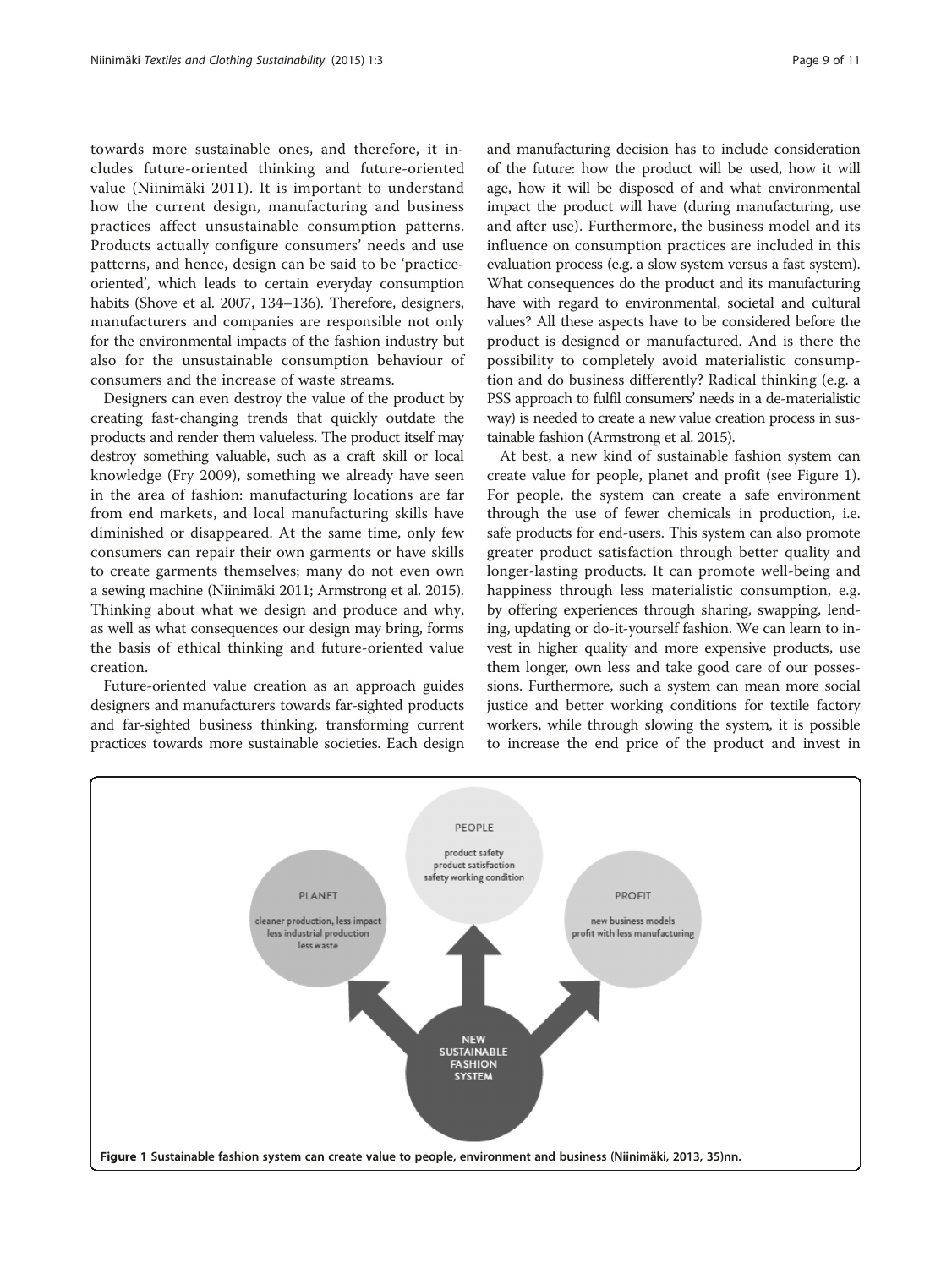<span id="page-9-0"></span>better factories. For the environment, through cleaner production and perhaps even less industrial production and waste, the benefits for slower cycles are clear. For business, new models to make profit in an environmentally beneficial way have to be created. New system thinking and these radical business models can afford new business opportunities through, e.g. a service approach, to encourage less materialistic industrial manufacturing (Niinimäki [2013](#page-10-0)).

### Conclusions

This text provided an overview for ethics in the sustainable fashion field. It was grounded on environmental ethics and value discussion in it. As Ehrenfeld (2015, 61, based on Rittel and Webber 1973) argues 'solutions for wicked problems are not true-or-false but good-or-bad', which grounds the discussion in sustainable design on ethics, moral and values. Moreover, he points out that each 'implemented solution to a wicked problem has consequences'. Sustainable fashion is a wicked problem: there is no simple truth how to make things better or right, but only different approaches to improve the current situation. Values and ethics are fundamental grounds also for sustainable fashion, and they might help to widen the discussion and seeing problem areas more holistically and further to include the ethical dimension more tightly to discussion. Ethics is the ground for making choices in the sustainable design and manufacturing and even while considering the business models and profit-making options. It is worthwhile to investigate the value base in sustainable fashion and further to consider the consequences of our design and industrial manufacturing processes for the environment, human health and for societies.

Based on environmental ethics, first, we have to consider the system level change, what is right for the ecosystem, societies and community as a whole in the context of sustainable development. Secondly, we should consider the human health issues in production and also in the use situation and the use of chemicals in the textile production. Finally, we have to take into account the sustainable use of resources; emphasising renewable and recyclable materials, considering efficient or sufficient principles and further creating a slower and closed-looksystem for the fashion industry.

Even though ethical consideration might be a complicated and hard task to do for companies, it can open new business possibilities, while consumers are more than ever interested on environmental values. Products have to offer those values that are important to consumers. If the value offering of the new product is an answer to a consumer's value seeking, there is a business opportunity (Niinimäki [2011\)](#page-10-0). If a consumer's deep inner needs are understood, a new sustainable fashion business can be done in a less materialistic way, e.g. offering services to fulfil the need

for appearance change instead of new products or offer emotional experiences without purchasing. Moreover, in the future, in a sustainable economy, producers and consumers begin to be partners in co-producing value in a closed loop industrial system where all materials, even old clothes, are valuable raw material for the industrial system.

The values behind the product and company create the foundation upon which a good design is built: a design that is grounded on ethical consideration, which has a low environmental impact and which is also easy to fall in love with. This is the way to do sustainable fashion in the future.

#### Competing interests

The author declares that she has no competing interest.

Received: 24 November 2014 Accepted: 3 February 2015 Published online: 20 April 2015

#### References

- Allwood, JM, Laursen, SEM, de Rodriguez, C, & Bocken, NMP. (2006). Well dressed? Cambridge, UK: University of Cambridge Institute of Manufacturing.
- Armstrong, C., Niinimäki, K., Kujala, S., Karell, E. & Lang, C. (2015). Sustainable Product-Service Systems for Clothing: Exploring Consumer Perceptions of Consumption Alternatives in Finland. Journal of Cleaner Production (in press).
- Belz, FM, & Peattie, K. (2010). Sustainability marketing. A global perspective. Chichester, UK: John Wiley & Son.
- Belz, F, & Peattie, K. (2011). Sustainability marketing: a global perspective (3rd ed.). West Sussex, UK: John Wiley & Sons.
- Black, S. (2011). Eco-chic: the fashion paradox. London, UK: Black Dog Publishing. Brezet, H, & Van Hemel, C. (1997). Ecodesign: a promising approach to sustainable production and consumption. Paris: UNEP.
- Clegg, B. (2011). Sustainable business: financial times briefings. Harlow, UK: Pearson education.
- Cooper, T. (2005). Slower consumption: reflections on products' life spans and the 'throwaway society'. Journal of Industrial Ecology, 9(1–2), 51–67.
- Ehrenfeld, JR. (2015). The real challenge of sustainability. In K Fletcher & M Tham (Eds.), Routledge handbook of sustainability and fashion (pp. 57–63). New York, USA: Routledge.
- Flecther, K. (2015). Other fashion system. In K Fletcher & M Tham (Eds.), Routledge handbook of sustainability and fashion (pp. 15–24). New York, USA: Routledge.
- Fletcher, K. (2008). Sustainable fashion & textiles: design journeys. London: Earthscan.
- Fletcher, K, & Grose, L. (2012). Fashion & sustainability: design for change. London, UK: Laurence King Publishing.
- Fry, T. (2009). Design futuring: sustainability, ethics and new practice. Oxford: Berg. Gibbins, J, & Reimar. (1999). The politics of postmodernity. London, UK: An introduction to contemporary politics and culture.
- Goworek, H, Hiller, A, Fisher, T, Cooper, T, & Woodward, S. (2013). Consumers' attitudes towards sustainable fashion. In M Gardetti & A Torres (Eds.), Sustainability in fashion and textiles (pp. 377–392). Sheffield, UK: Greenleaf Publishing.
- Jackson, T, & Shaw, D. (2009). Mastering Fashion Marketing. New York, USA: Palgrave Macmillan.
- Kemp, R. (2008). Transition management for sustainable consumption and production. In A Tukker, M Charter, C Vezzoli, E Stø, & MM Andersen (Eds.), System innovation for sustainability: perspectives on radical changes to sustainable consumption and production (pp. 369–390). Sheffield, UK: Greenleaf.
- Kruger, H, Himmestrup Dahl, E, Hjort, T, & Planthinn, D. (2012). Guide lines II: a handbook on sustainability in fashion. Copenhagen: Sustainable Solution Design Association, SSDA.
- Leiserowitz, AA, Kates, RW, & Parris, TM. (2006). Sustainability values, attitudes, and behaviors: a review of multinational and global trends. Annual Review, Environment and Resources, 31, 413–444. http://environment.yale.edu/climatecommunication/files/AttitudesSustainDevelop.pdf (Accessed 1 March 2011).